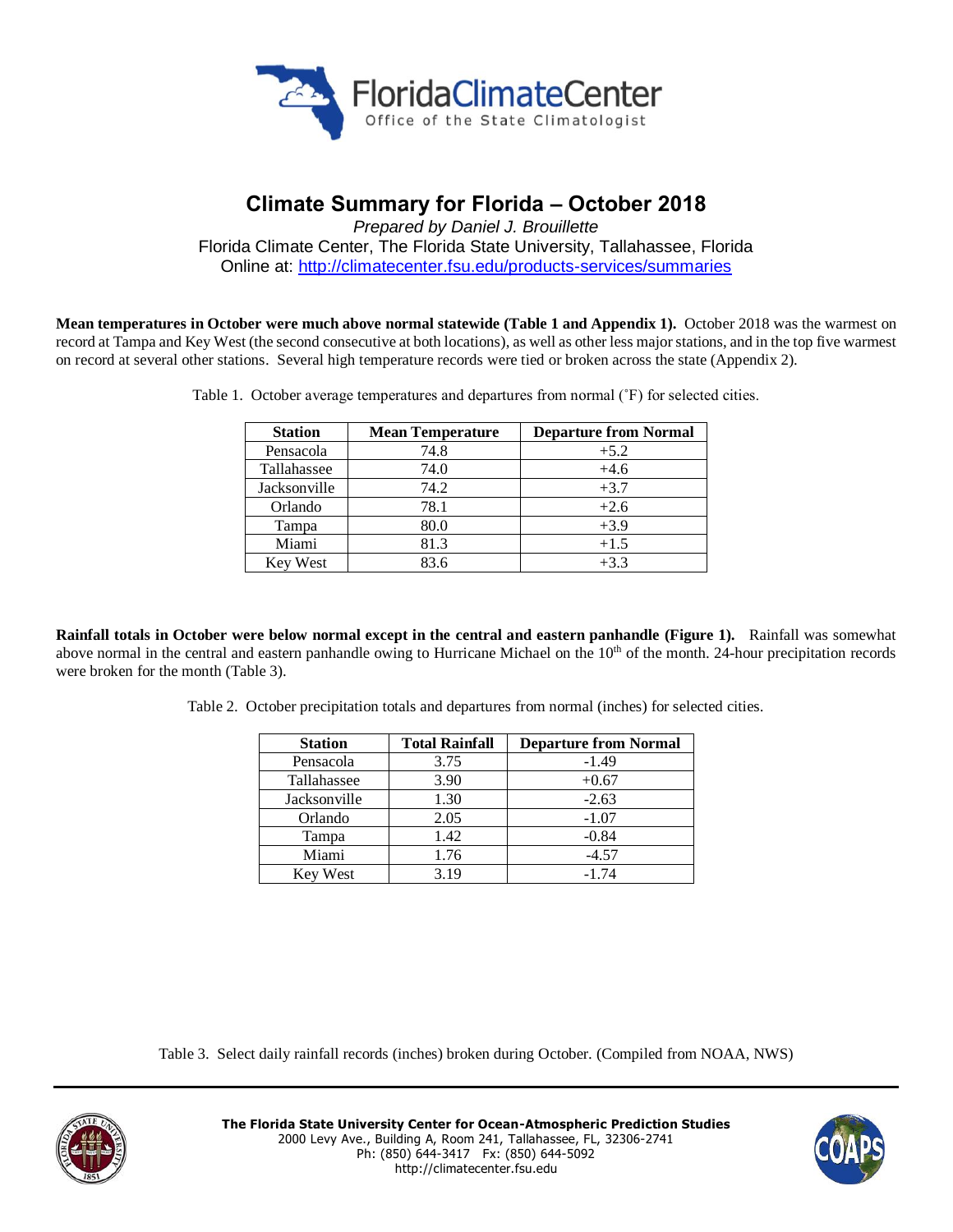#### (none to report)





## **ENSO-neutral conditions are present in the Pacific, with El Niño favored to develop.**

Based on current data and forecast models, forecasters with the Climate Prediction Center (CPC) continue with an El Niño Watch. ENSO-neutral conditions currently are present, with sea-surface temperatures (SST) above average across the equatorial Pacific Ocean. El Niño development is favored by the end of the climatological boreal autumn (from now through the end of November), and the chance of development is 70-75% during the climatological boreal winter (December-January-February). The CPC seasonal outlook favors above-normal temperatures and above-normal precipitation statewide through November 2018.

## **Hazardous Weather Events in October.**

According the Local Storm Reports (LSRs) issued by the local National Weather Service (NWS) offices serving Florida, nnn instances of hazardous weather were reported across the state in October 2018. Of special interest was Hurricane Michael, which made landfall on the 10<sup>th</sup> as a high-end Category 4 storm near Mexico Beach and was the third-strongest storm ever to landfall on the United States in terms of minimum central pressure.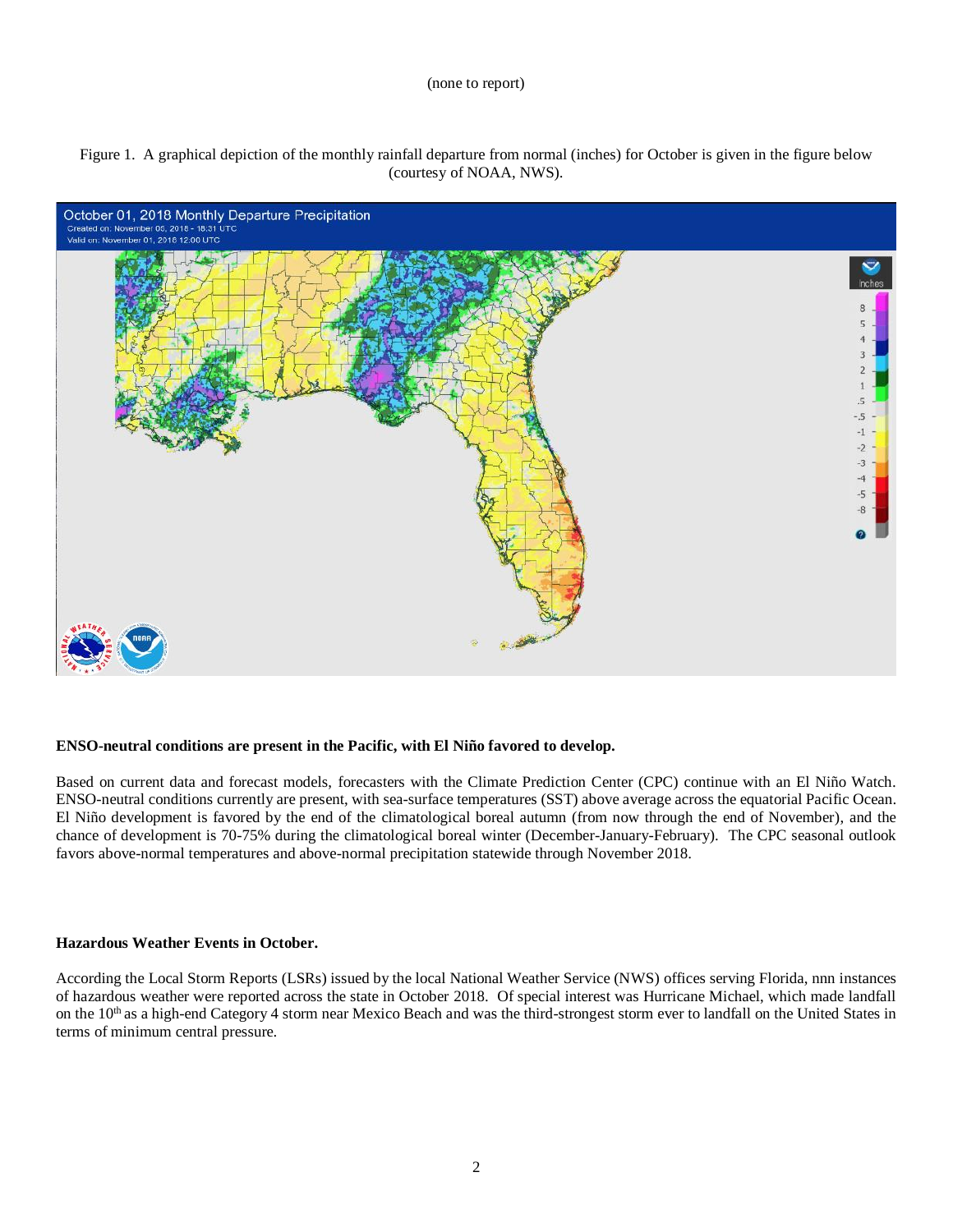# Table 4. Breakdown of storm reports submitted in Florida during the month of October. (Compiled from Iowa State University/Iowa Environmental Mesonet.)

| <b>Report Type</b>                  | <b>Number of Reports</b> |  |  |
|-------------------------------------|--------------------------|--|--|
| <b>Storm Damage</b>                 | 1 (excluding             |  |  |
|                                     | hurricane)               |  |  |
| High Winds                          | 30                       |  |  |
| Dense Fog                           |                          |  |  |
| Hail                                |                          |  |  |
| Tornadoes/Funnel Clouds/Waterspouts | 16                       |  |  |
| Heavy Rain                          | 24                       |  |  |
| Fire                                |                          |  |  |
| Flooding                            | 0 (excluding storm       |  |  |
|                                     | surge/coastal)           |  |  |
| Lightning                           |                          |  |  |
| Heat                                |                          |  |  |
| Coastal Hazards/Rip Currents        |                          |  |  |

# **Drought-Related Impacts.**

At the end of October, according to the U.S. Drought Monitor, abnormally dry conditions were present in a large area from the Space Coast, south along the coast to near Miami and southwest from there, as well as in northeast Florida in the Jacksonville area.

As of 5 November, the Lake Okeechobee water level was at 13.65 ft. above sea level, which is near average for this time of the year.

# **U.S. Drought Monitor Florida**

October 30, 2018

(Released Thursday, Nov. 1, 2018) Valid 8 a.m. EDT



|                                             | <b>Drought Conditions (Percent Area)</b> |         |         |         |         |                |
|---------------------------------------------|------------------------------------------|---------|---------|---------|---------|----------------|
|                                             | None                                     | $D0-D4$ | $DI-D4$ | $D2-D4$ | $D3-D4$ | D <sub>4</sub> |
| Current                                     | 72.63                                    | 27.37   | 0.00    | 0.00    | 0.00    | 0.00           |
| <b>Last Week</b><br>10-23-2018              | 91.03                                    | 8.97    | 0.00    | 0.00    | 0.00    | 0.00           |
| 3 Months Ago<br>07-31-2018                  | 100.00                                   | 0.00    | 0.00    | 0.00    | 0.00    | 0.00           |
| Start of<br>Calendar Year<br>01-02-2018     | 72.59                                    | 27.41   | 22.39   | 0.00    | 0.00    | 0.00           |
| Start of<br><b>Water Year</b><br>09-25-2018 | 100.00                                   | 0.00    | 0.00    | 0.00    | 0.00    | 0.00           |
| One Year Ago<br>10-31-2017                  | 100.00                                   | 0.00    | 0.00    | 0.00    | 0.00    | 0.00           |

## Intensity:



D3 Extreme Drought D4 Exceptional Drought

D2 Severe Drought The Drought Monitor focuses on broad-scale conditions.

Local conditions may vary. See accompanying text summary for forecast statements.

Author: Deborah Bathke National Drought Mitigation Center



http://droughtmonitor.unl.edu/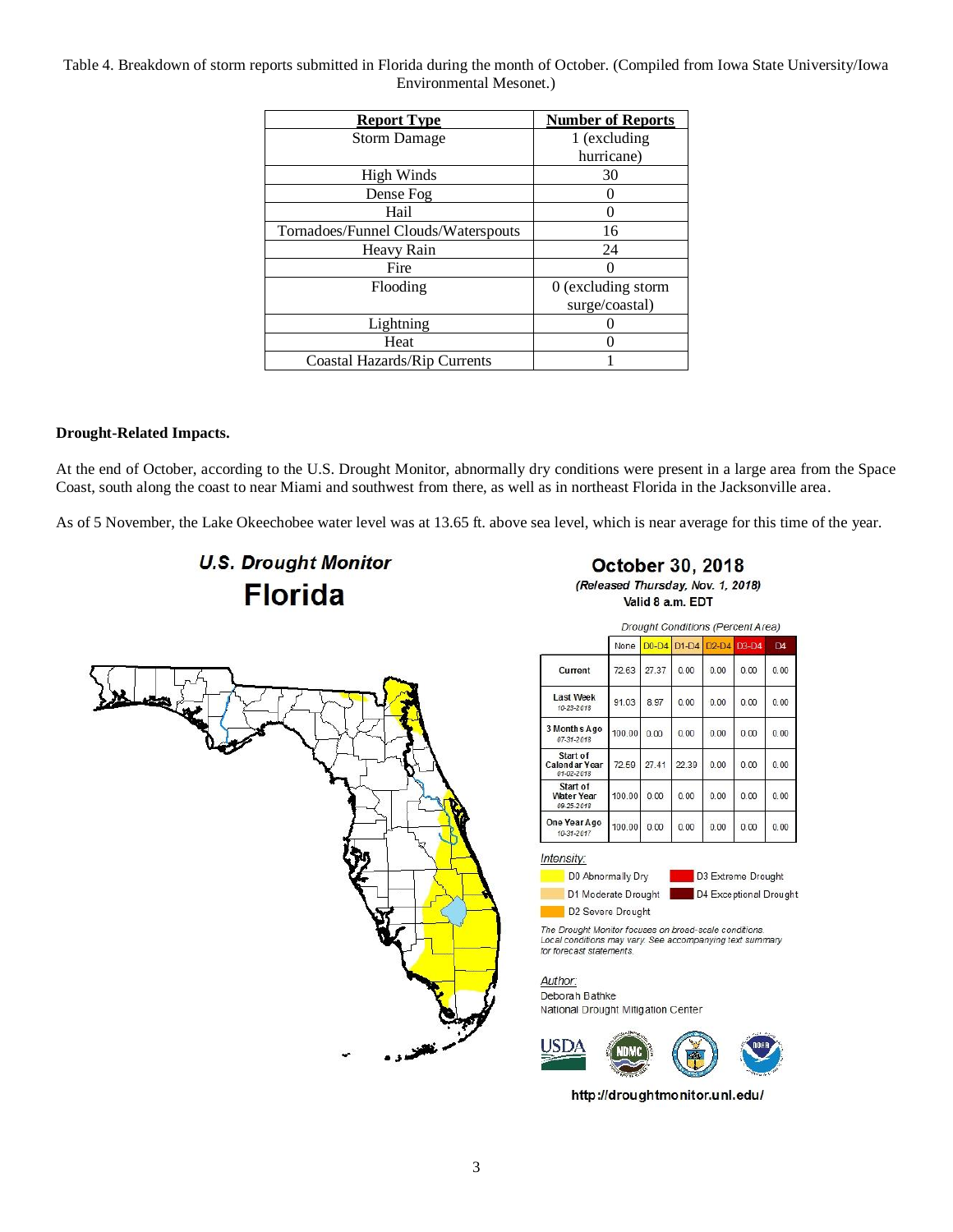# **Agriculture-Related Impacts.**

At the end of October, topsoil-moisture levels were at surplus or adequate over two-thirds of the state, with the remaining third very short or short. Citrus harvest got underway this month; the early harvest has looked good, according to reports, and groves and trees also look to be in good condition. By the end of the month, the irrigation of crop vegetables was required because of dry conditions developing. Cattle conditions remained good as of the end of the month. Hurricane Michael decimated the cotton crop, especially those plants that were already defoliated prior to the storm, with 10-90% crop loss depending on the county. Peanuts on the panhandle suffered significant losses; late-season yields were halved.

At the end of the month, two-thirds of the state had topsoil that were adequate or excess in terms of moisture, with the balance of the state short or very short.

| <b>Station</b>  | Total rainfall (in.) | <b>Departure from</b><br>Normal (in.) | Average<br>Temperature (°F) | Departure from<br>Normal $(^{\circ}F)$ |
|-----------------|----------------------|---------------------------------------|-----------------------------|----------------------------------------|
| Gainesville     | 0.61                 | $-2.27$                               | 74.6                        |                                        |
| Melbourne       |                      | $-3.79$                               | 80.3                        | +4.3                                   |
| Fort Lauderdale | 1.65                 | $-4.59$                               | 81.2                        |                                        |
| Fort Myers      |                      | $-2.01$                               | 79.5                        |                                        |

Appendix 1 Additional October Departures from Normal Data for Florida Locations

| Appendix 2                                                                                 |
|--------------------------------------------------------------------------------------------|
| Select daily maximum and minimum temperature records $(°F)$ tied or broken during October. |
| (Compiled from NOAA, NWS)                                                                  |

| Date | <b>Station</b> | <b>Type</b> | <b>Value</b> | <b>Broken/Tied</b> | Last       |
|------|----------------|-------------|--------------|--------------------|------------|
| 15   | Tallahassee    | Max         | 91           | <b>Broken</b>      | 90 in 1990 |
| 17   | Tallahassee    | Max         | 90           | Tied               | 90 in 1972 |
| 20   | Tallahassee    | Max         | 90           | Tied               | 90 in 2005 |
| 10   | Jacksonville   | Min         | 79*          | <b>Broken</b>      | 76 in 1919 |
| 15   | Jacksonville   | Max         | 91           | <b>Broken</b>      | 90 in 1990 |
| 16   | Jacksonville   | Max         | 91           | <b>Broken</b>      | 92 in 2017 |
| 17   | Jacksonville   | Max         | 94           | <b>Broken</b>      | 91 in 1989 |
| 17   | Jacksonville   | Min         | 75           | Tied               | 75 in 1879 |
| 20   | Jacksonville   | Max         | 90           | <b>Broken</b>      | 89 in 2006 |
| 10   | Orlando        | Min         | 77           | <b>Broken</b>      | 75 in 2017 |
| 15   | Orlando        | Min         | 74           | Tied               | 74 in 2009 |
| 19   | Orlando        | Min         | 73           | Tied               | 73 in 1950 |
| 4    | Tampa          | Max         | 92           | Tied               | 92 in 2007 |
| 15   | Tampa          | Max         | 92           | Tied               | 92 in 1990 |
| 16   | Tampa          | Max         | 93           | <b>Broken</b>      | 92 in 1959 |
| 18   | Tampa          | Max         | 92           | <b>Broken</b>      | 90 in 1989 |
| 19   | Tampa          | Max         | 89           | Tied               | 89 in 2017 |
| 16   | Miami          | Min         | 80           | <b>Broken</b>      | 79 in 1933 |
| 21   | Miami          | Max         | 91           | <b>Broken</b>      | 89 in 2006 |
| 4    | Key West       | Min         | 82           | Tied               | 82 in 2013 |
| 12   | Key West       | Min         | 81           | Tied               | 81 in 1941 |
| 15   | Key West       | Min         | 82           | Tied               | 82 in 2014 |
| 17   | Key West       | Max         | 89           | Tied               | 89 in 2009 |
| 19   | Key West       | Min         | 82           | <b>Broken</b>      | 80 in 2004 |
| 21   | Key West       | Max         | 89           | Tied               | 89 in 2007 |
| 24   | Key West       | Max         | 89           | Tied               | 89 in 1990 |
| 25   | Key West       | Min         | 80           | <b>Broken</b>      | 79 in 2010 |